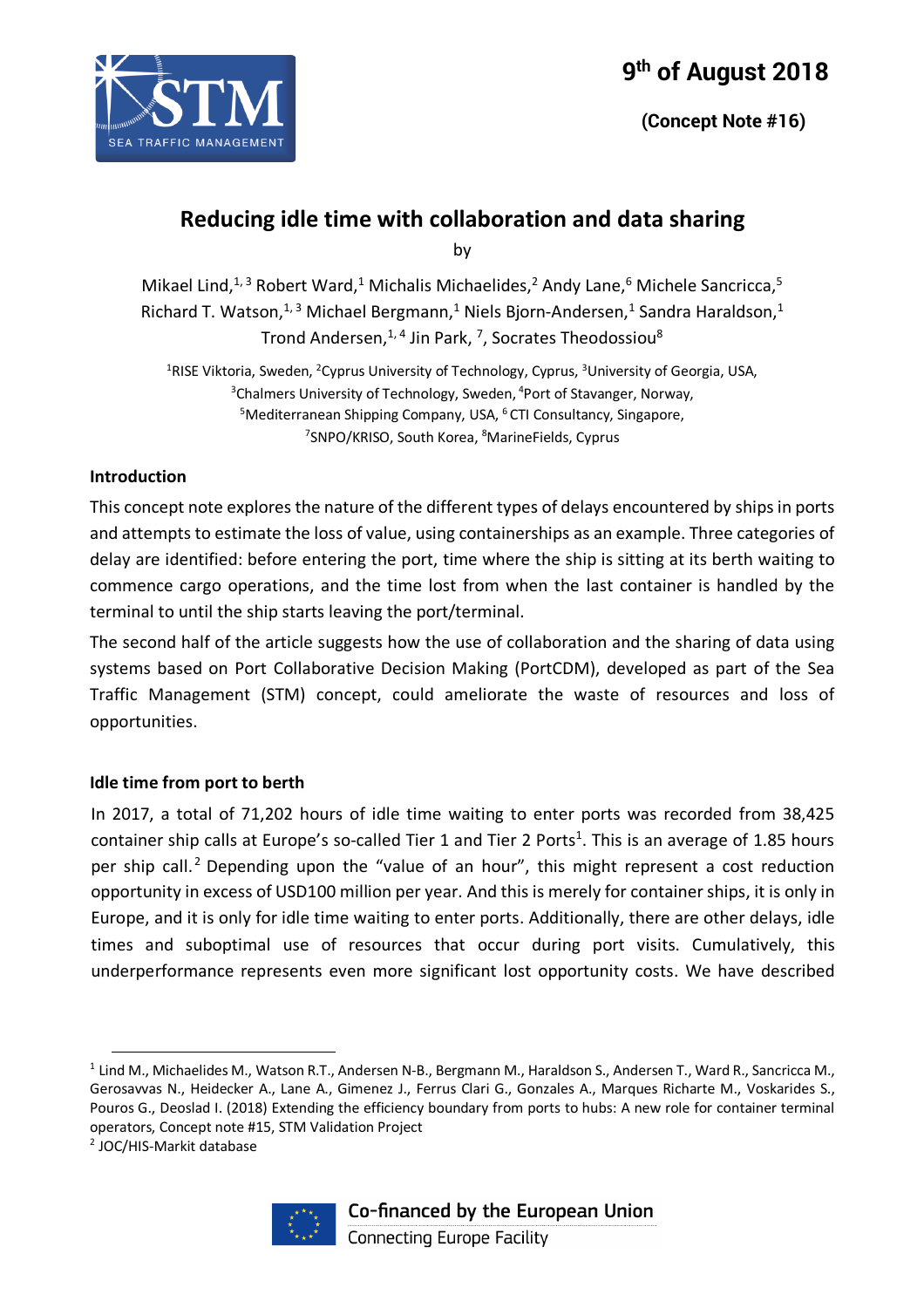





some of the significant causes of delays including idle time and their impact in earlier Concept Notes. <sup>3</sup> <sup>4</sup> <sup>5</sup>

Idle time data for the 55 European ports that we have classified as Tier 1 and Tier 2 ports is as depicted in the figure below.

It should be noted that in Europe the period between June and October is the traditional peak season (stocking for Christmas) when the call-size (average container moves per port call) increases



as most ships are sailing at almost 100% utilisation. June and July are also months where labour can be short due to summer leave being taken, which can reduce productivity and increase the length of a ship's port stay.

*Root-causes of port to berth delays*

There can be several reasons for ship idle/waiting time at ports. However, at the macro-level the list can be reduced to only three types:

*1. Port or Terminal Congestion* – During the 2001-2006 period, port congestion was rife throughout the world, as global demand was growing at 10-15% per year and ports/terminals were struggling to bring new capacity on line to meet the escalating demand. However, since 2008, triggered by the global financial crisis, container demand growth has been far more modest at 3-5% per year and the ports/terminals have generally had sufficient capacity on hand.

When port or terminal congestion prevails, it is all the more important that idle time is minimised through closer collaboration and better communication between all the parties involved by sharing relevant data dynamically.

*2. Weather related delays* – In the November to February winter period in northern Europe, fog, snow, high winds, et cetera can all result in the relatively sudden temporary closure of ports, which can then lead to an increase in ships' idle time.

<sup>5</sup> Lind M., Bergmann M., Haraldson S., Watson R.T., Michaelides M., Herodotou H., Voskarides S. (2018) Port-2-Port Communication Enabling Short Sea Shipping: Cyprus and the Eastern Mediterranean, Concept Note #5, STM Validation Project



 <sup>3</sup> Lind M., Watson R.T., Bergmann M., Ward R., Andersen N-B., Jensen T., Haraldson S., Zerem A., Rosemann M. (2018) Digitizing the maritime eco-system - Improving door-to-door coordination via a digitized transport chain, Concept Note #11, STM Validation Project

<sup>4</sup> Lind M., Michaelides M., Watson R.T., Andersen N-B., Bergmann M., Haraldson S., Andersen T., Ward R., Sancricca M., Gerosavvas N., Heidecker A., Lane A., Gimenez J., Ferrus Clari G., Gonzales A., Marquez Richarte M., Voskarides S., Pouros G., Deosdad I. (2018) Extending the efficiency boundary from ports to hubs: A new role for container terminal operators, Concept Note #15, STM Validation Project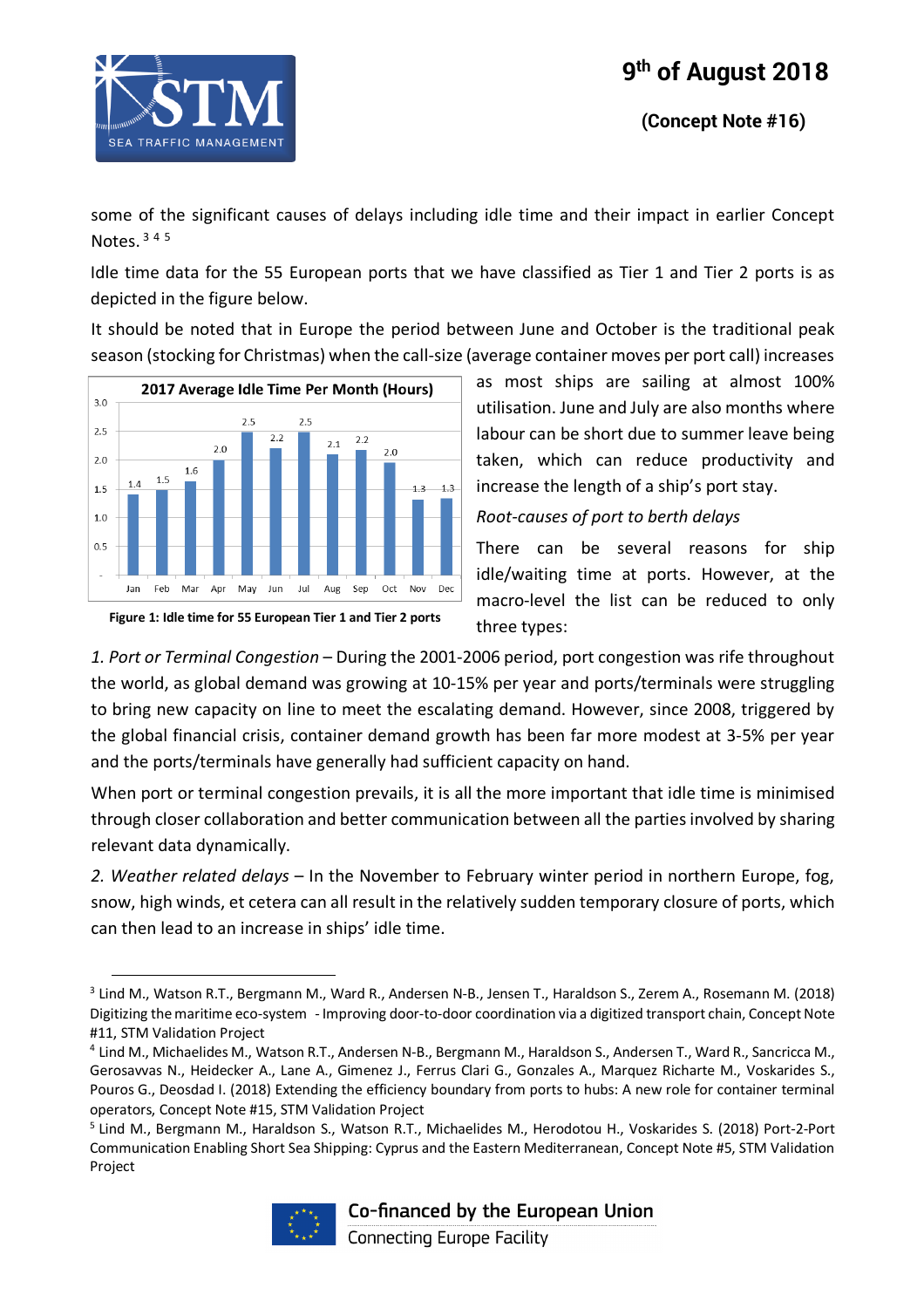

While ports cannot realistically plan for suddenly inclement weather, longer-range forecasts continue to improve and should therefore be factored into the planning process.

*3 Terminal Facilities delays* – these are most commonly caused by sudden and unexpected equipment breakdowns or by poor planning caused by unknown upstream delays that leave terminal operators unable to plan and allocate appropriate levels of resources, such as manpower or appropriate cranage or berths. Of course, it is often the equipment with the heaviest work burden that suffers from the most unexpected breakdowns – which can in turn cause an immediate impact on idle time of arriving ships arriving subsequently.

### **Idle time after berthing**

Idle time after berthing is the period between when a ship arrives at its berth and when its cargo operations commence. This can be impacted by last-minute changes to actual arrival times where the terminal was not fully prepared in terms of available resources. There are many other unrelated causes, and not least the shift changes as highlighted below.

The 2017 data indicates that the average time between arrival at berth and commencement of cargo operations (first container lift) was 1.55 hours.<sup>6</sup> This is a process which ideally should never exceed 30 minutes. Accordingly, there is more than an hour lost on average per visit. This time could amount to an industry wide loss in excess of USD50 million per year.

Ship time of arrival is another cause of lost time. If a ship arrives more than half way through a shift and certainly if it arrives just a few hours before a shift change, it is often the case that work will not begin until the next shift takes over. Shift changes usually occur between: 06:00, 14:00, 22:00, or 07:00, 15:00, 23:00, or 08:00, 16:00, 00:00. However, our 2017 data shows that more than 50% of ship arrivals recorded were outside these shift-change times.

### **Idle time after terminal operations**

Idle time after terminal operations is the period between when the last container is loaded or discharged and when the ship actually commences its journey from the berth and out of the terminal/port.

Delays are most commonly caused by:

- Channel not clear
- Pilot delayed in boarding
- Tug boats unavailable
- Main engine not ready

 <sup>6</sup> IHS-Markit database



Co-financed by the European Union **Connecting Europe Facility**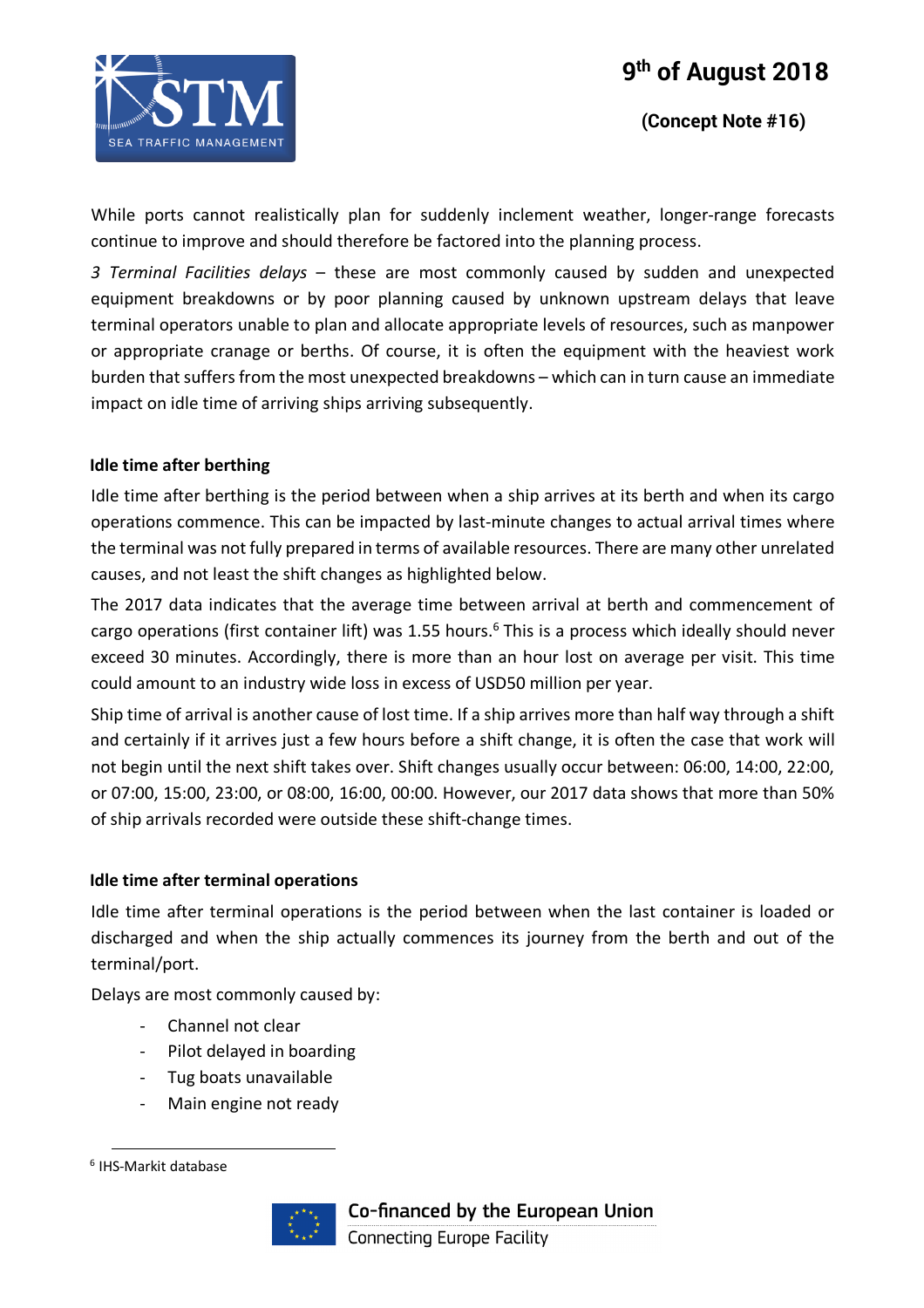

 **(Concept Note #16)**

- Crew still ashore
- Delayed repair (or maintenance)

Our 2017 European data indicates an average delay on departure of 1.52 hours. However, if properly planned, the completion process should not last longer than 30 minutes. This means that a further average loss of about one hour per port call is likely. This amounts to another potential loss of perhaps USD50 million, with an absence of good communication and collaboration being a major root-cause.

### **Reasons for the different types of idle time waste**

The root cause for the significant amounts of idle time in most ports is that berth and port traffic planning are highly manual processes, which are not standardized. Basically, every port call is treated as a unique event calling for many individual decisions, and these are often made on a less than fully informed basis. One Scandinavian terminal operator describes the high-level process as:

*"Customers confirm their* [operational time] *windows the week before arrival on Fridays for the entire week- We man up* [Plan] *after the request or if the changes are too big and we can't manage, we work out a solution with the specific customer already in advance to avoid as many late surprises as possible.*

*Then the day before arrival there is a final confirmation and that's also when we make the final ordering of labour needed."*

A relatively static once-a-week, seven-day forward plan for berth and port traffic planning, such as described, is always going to be vulnerable to disruption to a port and will have a downstream impact.

The manual processes used for berth and port planning, coupled with a reliance on inherently unreliable forecast data, points strongly to the need to adopt more dynamic, data-based approaches, such as is advocated within contemporary concepts to data sharing.

### **Port Collaborative Decision Making (PortCDM)**

At the core of PortCDM, as one enabler of Port Call Optimization<sup>7</sup>, is the exchange of timestamps between involved port call actors for the purpose of reducing waiting times, improving the predictability of different operations, and ensuring just-in-time operations for both the ship and the

 $^7$  Lind M., Bergmann M., Haraldson S., Watson R.T., Park J., Gimenez J., Andersen T. (2018) Port Collaborative Decision Making (PortCDM): An enabler for Port Call Optimization empowered by international harmonization, Concept Note #1, STM Validation Project

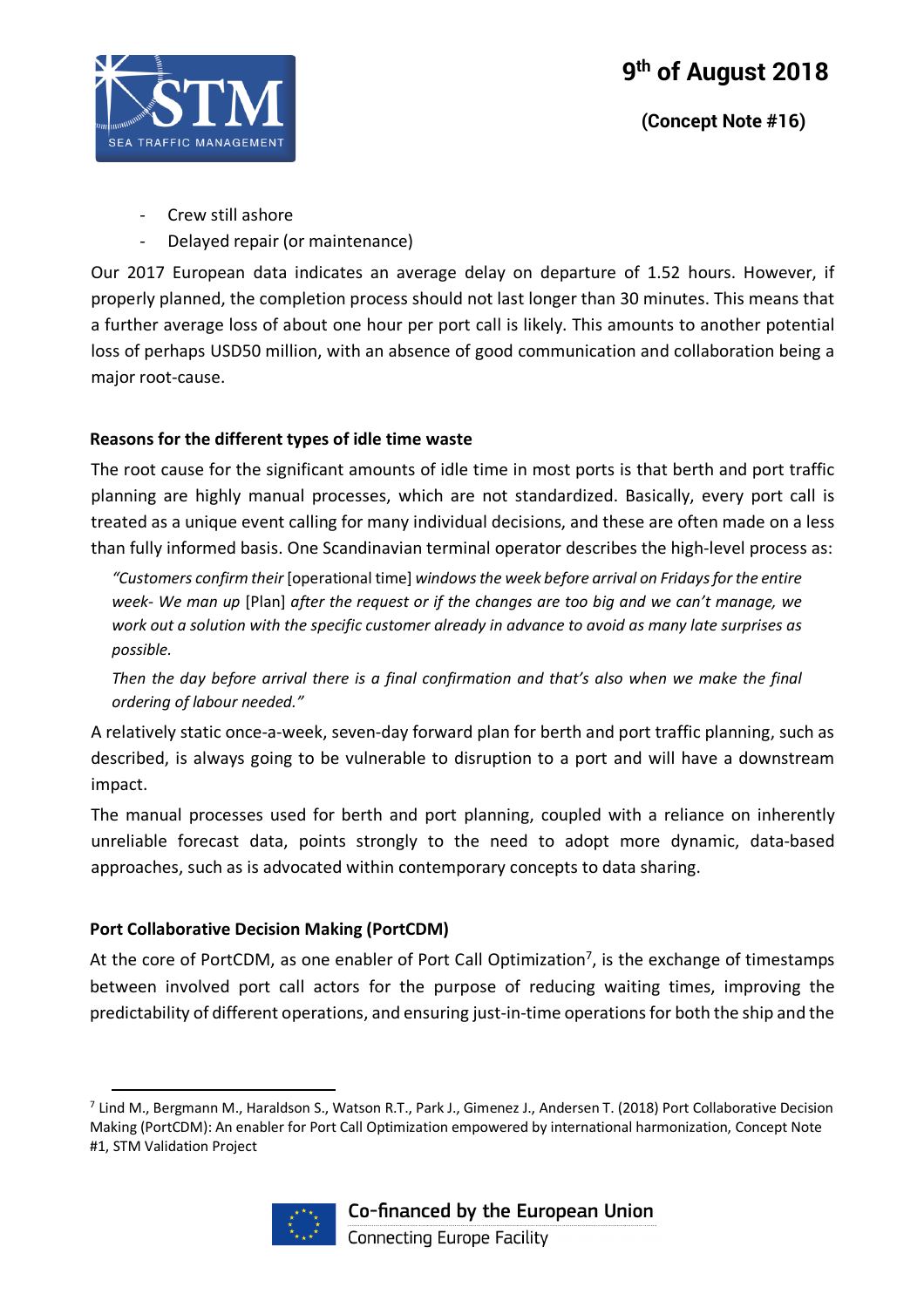

 **(Concept Note #16)**

port call actors involved. This means introducing procedures to ensure the exchange of data and that the data is available to all the relevant actors.<sup>8</sup>

In previous concept notes, our discussions on PortCDM have concentrated on use cases covering intra- and inter-port collaboration, as well as on ship-2-port, and port-2-hinterland collaboration. In this note, we expand the scope to consider the benefits of PortCDM in the situation of the shipping lines where multiple, sequential port visits are common for many voyages. Particularly, because delays get propagated and the end of a chain of visits suffers increasing levels of disruption and delays. As long as the subsequent (downstream) ports in a chain of visits are not kept informed about progress of the previous (upstream) ports, a planning and scheduling nightmare emerges to the detriment of all the actors involved.

While PortCDM addresses all ship types, including; cruise, ferry, RO-RO, dry and liquid bulk, etc., the focus in this Concept Note is placed on the container ship segment, which is both significant in size, as well as having a reasonably high-level of complexity. As elaborated above, we have relied on data exclusively for major European ports.

### **The foundational principles of PortCDM**



The overall purpose of PortCDM is to increase efficiency in port call operations for all stakeholders by adopting a universal methodology and associated protocols for data sharing<sup>9</sup> in real-time.

PortCDM builds upon the concept of data being dynamically shared and updated among all the relevant stakeholders involved in port call operations as soon as practicably possible after something in the chain of operations changes.

In this way, PortCDM relies on the owner of data

sharing that data among all stakeholders involved, based on appropriate access management<sup>10</sup> rules/agreements.

<sup>&</sup>lt;sup>9</sup> Lind M., Bergmann M., Watson R.T., Haraldson S., Park J., Gimenez J., Andersen T., Voorspuij J. (2018) Towards Unified Port Call Communication – from a project format to a global standard, Concept Note #9, STM Validation Project <sup>10</sup> Lind M., Bergmann M., Haraldson S., Watson R.T., Park J., Gimenez J., Andersen T. (2018) Creating a mature data sharing regime – Thriving in the connected ecosystem, Concept note #4, STM Validation Project



### Co-financed by the European Union

<sup>8</sup> Lind M., Bertgmann M., Haraldson S., Watson R.T., Park J., Gimenez J., Andersen T. (2018) Creating a Mature Data Sharing Regime – Thriving in the connected ecosystem, Concept Note #4, STM Validation Project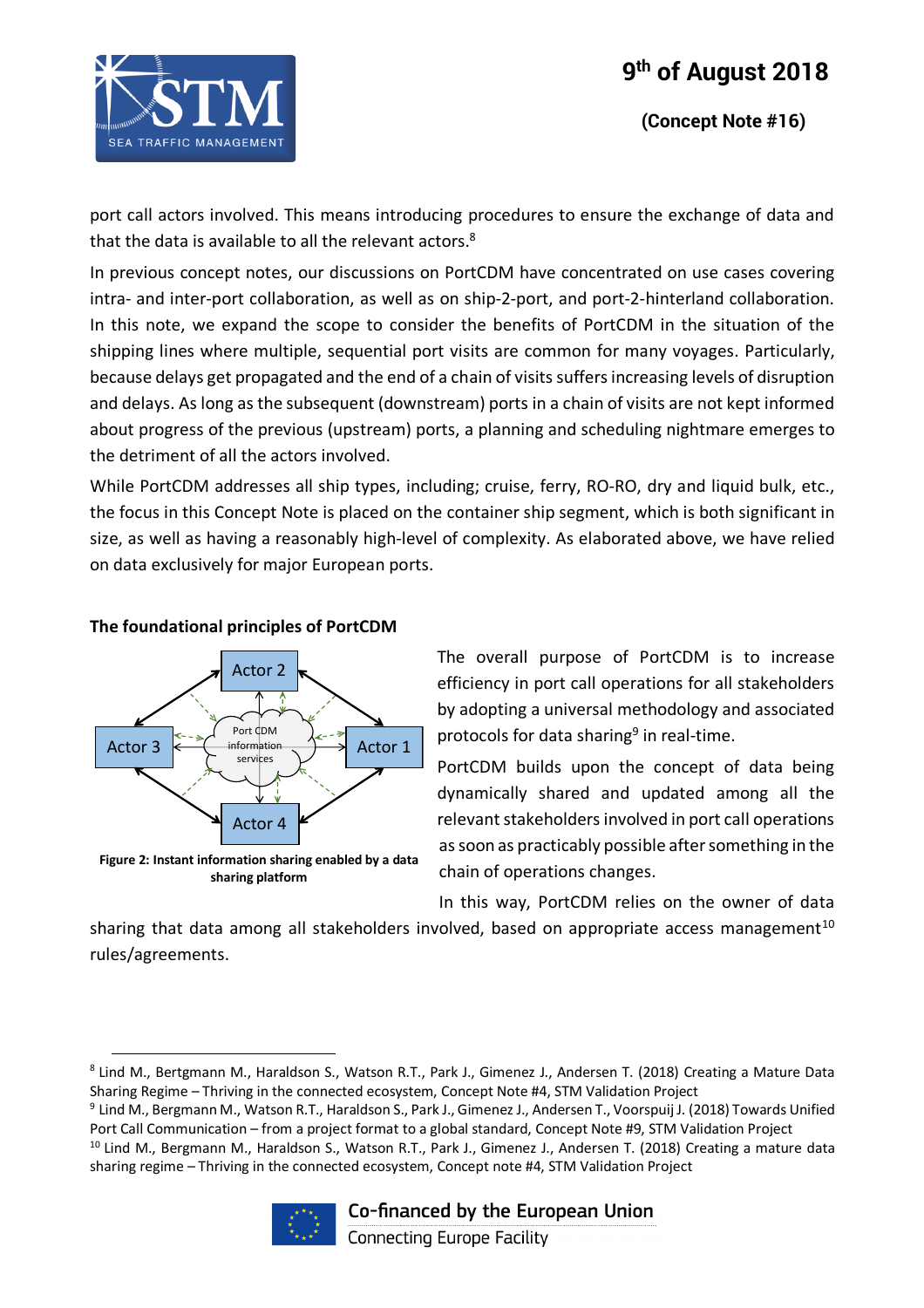

 **(Concept Note #16)**

#### **PortCDM to minimise idle time**

Many, if not most, of the causes of idle time in the port call operational chain are the consequences of a combination of imprecise planning based on unreliable data about the upstream progress of events and a failure to inform downstream actors when timings and schedules necessarily change. Furthermore, delays at one port, or even in one part of the port call cycle, can easily result in a cascading sequence of delays further down the port visit chain unless timely notification is provided to those affected.

Implementing PortCDM can improve accuracy, timeliness and reliability of data through real-time sharing and translate into better resource planning and a reduction in idle time. In this way, PortCDM is an important tool for cost reduction because it can facilitate substantial reductions in idle time.

### **The Dynamic PortCDM process**

When planning a new port arrival, or where an existing plan is no longer achievable, and assuming that this is due to delays at the current (upstream) terminal, the following flow chart illustrates how the PortCDM process and its data streams would assist decision makers. This process will be elaborated further in a future Concept Note.



ETA - Estimated Time of Arrival at a Port

ETB - Estimated Time of Berthing at a Terminal

ETC - Estimated Time of Completion at a Terminal

ETD - Estimated Time of Departure from the Terminal



Co-financed by the European Union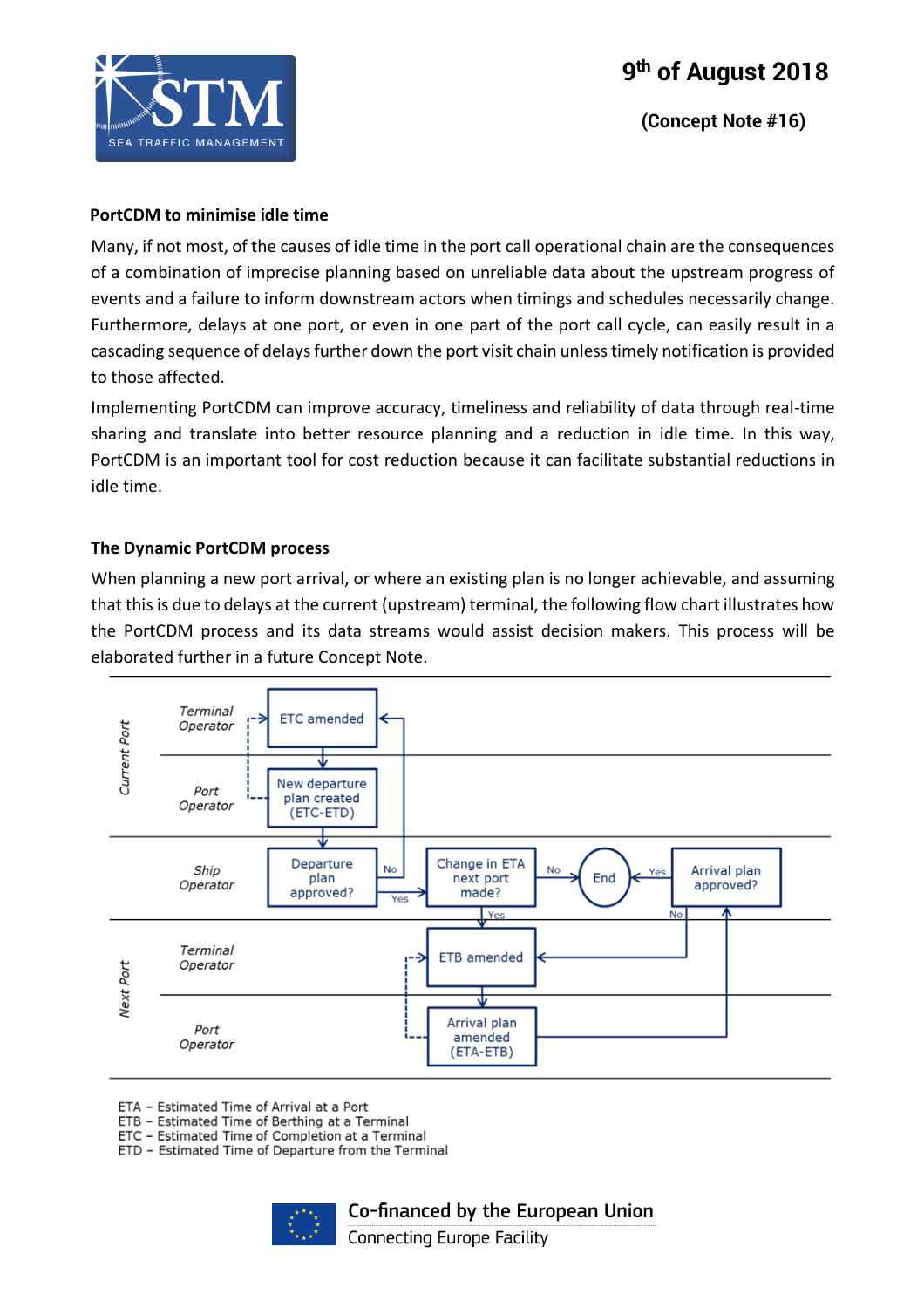## **9th of August 2018**



 **(Concept Note #16)**

Data sharing should be driven by the dynamic and transparent use of a simple common user application and message standard, which triggers and prompts the various different stakeholders to review exception alerts and take appropriate action (make amendments to plans) based upon their physical capabilities, preferences, and requirements. As individual plans within ports are amended, automatic planning revision alerts should be triggered. In this way, there could be several or multiple iterative revisions made during a single port call.

In addition to the concept of data sharing between ships and ports and between the different actors within a port, once a port obtains a certain level of maturity is its use of PortCDM,<sup>11</sup> it is possible and desirable to include also the exchange of data between ports. With this additional data sharing, not only will the next port for a ship get an actual time of departure of the incoming ship from the previous port, this information will also come from an independent source other than the ship or ship's agent. This will help improve the quality of data by validating important information through independent sources.

### **The PortCDM business case for different stakeholders**

PortCDM is a global initiative whose full beneficial effects will be achieved when major ports have adopted the principle of data sharing within the port and towards external stakeholders. As we have identified in earlier Concept Notes, there are vast savings potentials in just-in-time operations for visiting carriers (ships, trucks, trains etc.) and for the service providers that support the purpose of each port call and support the movement of ships to/from the berth.<sup>12</sup>. Taking this more macrolevel view of multi-port visits, different types of stakeholders can benefit in different ways.

### *Business cases for shipping companies*

From a shipping company's point of view, especially for those en-route between different regions in the world, it would be highly beneficial to have up-to-date situational awareness in relation to planning at all destination ports. Plans can then be adjusted progressively and dynamically by providing updated times of arrival well in advance of reaching down-stream ports. This would allow for just-in-time arrival and just-in-time operations upon the arrival of the ship. Consequently, idle time would be reduced, and profits should increase.

### *Business case for ports*

Event driven progress reports of an intended visit enable a port to maintain a realistic and viable plan for a ship's future visit. Impacts on the port and its operators can be anticipated and schedules

 $12$  Lind M., Rygh T., Bergmann M., Watson R.T., Haraldson S., Andersen T. (2018) Balancing just-in-time operations – coordinating value creation, Concept Note #6, STM Validation Project



# Co-financed by the European Union

 <sup>11</sup> Lind M., Andersen T., Bergmann M., Watson R.T., Haraldson S., Karlsson M., Michaelides M., Gimenez J., Ward R., Andersen N-B., Gonzales A., Holmgren B., Zerem A., Rauer F., Sahlberg H., Lindberg J. (2018) The maturity level framework for PortCDM, Concept Note #13, STM Validation Project